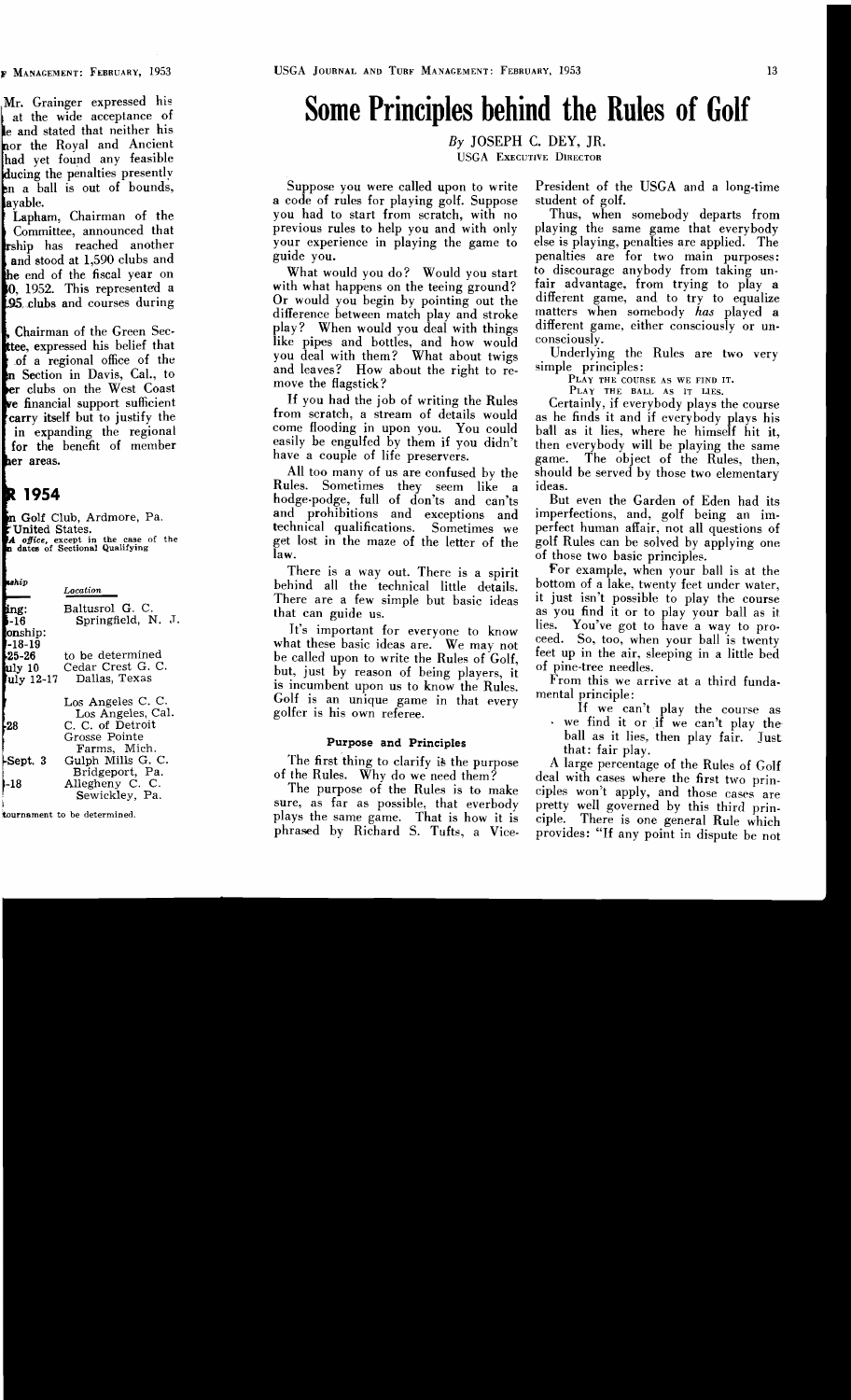covered by the Rules or Local Rules, the tions. One of the exceptions is that there decision shall be made in accordance may be some moving, bending or breakdecision shall be made in accordance may be some moving, bending or break-<br>with equity."<br>with equity."

PLAY THE GOURSE AS WE FIND IT. The Word "fairly" as used in this instance.<br>
PLAY THE GOURSE AS IT LIES. The USGA answer said in part:<br>
IF WE CAN'T CARRY OUT THE FIRST TWO,<br>
PLAY FAIR. The basic object of the Rule is to<br>
pr

how that idea is carried out in the Rules, affected. The Rule excuses this provided the idea of playing the course as we find it occurs *as an incident* in the course of

In the final round of the 1951 Tam fairly. The word 'fairly' should be read<br>Shanter Open, Jim Ferrier teed his in a normal sense. To put it in other O'Shanter Open, Jim Ferrier teed his in a normal sense. To put it in other<br>hall on a teeing ground. As he started words, the player may take a stance which ball on a teeing ground. As he started words, the player may take a stance which ball on a teeing ground that a hennah of is as reasonable as could be expected in to play, he discovered that a branch of the light of the ball's situation. This is a tree interfered with his backswing. He no guarantee that he is to have a *perfect* reached up and broke off part of the stance; if that w reached up and broke off part of the stance; if that were so, the Rules might branch. A question arose as to whether permit players to carry axes and sickles branch. A question arose as to whether permit players to carry axes and sickles

On the face of it, the question seems "In short, the quality of the stance is<br>  $\frac{1}{2}$  in short, the quality of the stance is<br>  $\frac{1}{2}$  bound to be affected by the general situasimple: may a player break a tree branch<br>which hampers his backswing? But this  $\frac{\text{t}}{\text{t}}$  the may not bend and twist it to the may not be may not be the may not be may not and teeing ground, and a ball was not yet in play. What difference does stance' is a relative term, not an absolute was not yet in play. What difference does stance' is a relative term, not an absolute that make? It makes no difference at all one. The player is always limited by that make? It makes no difference at all one. The player is always limited by<br>whother the hall is in play or out of play the main object of the Rule, which is to whether the ball is in play or out of play.<br>
The basic principle, is that we play the<br>
course as we find it. We can't wander<br>
out on the course and break off a branch<br>
the streep is may be done incidentally.<br>
"In the circu out on the course and break off a branch have taken his stance fairly without bend-<br>that may be in our line of play, and ing the young tree. A should be considered that may be in our line of play, and ing the young tree. A should be considered that may be in our line of play, and that have violated Rule 17-3 and to have we can't do it on the teeing ground. So lost the hole."<br>Jim had violated Rule 17-3 of the present There is a Ru

ject to exceptions which do not apply here.

the elementary idea that you play the course as you find it. Ferrier could have own initiative, they started their final moved his ball to a part of the teeing ground where there was no interference schedule, without authority. A storm

a question about purposely bending a a half. hour early, but they were obliged young tree behind you while addressing to take the course as they found it at the the ball, but it had a new twist. The times drawn for them When they did Rule just quoted has a couple of excep- otherwise, they were not playing the same

ing "as may occur in the course of fairly To summarize, the three main ideas taking his stance." The new twist in the behind all Rules are: question revolved around the meaning of

*"In the course* of taking a reasonable **Playing the Course as We Find It** stance, for example, the player might bend growing objects, such as tall grass, and as Let's look at the first principle and see a consequence the line of play might be

it.<br>In the final round of the 1951 Tam "The player is entitled to take his stance<br>"The word 'fairly' should be read this was a violation of a Rule, and, if so, and to cut down bushes, grass and trees what was the penalty.<br>
On the face of it, the question seems "In short, the quality of the stance is

 $\mathbf{r}$  $+$ 

Jim had violated Rule 17-3 of the present There is a Rule which requires us to code, which provides: e, which provides:<br>"A player shall not improve, or allow to arranged by the committee. We may not A player shall not improve, or allow to arranged by the committee. We may not be improved, his line of play or the position start early and we may not start late be improved, his line of play or the position start early, and we may not start late.<br>or lie of his ball by moving, bending or start early, and we may not start late.<br>breaking anything fixed or growing," sub-This has a relationship to the principle<br>of playing the course as we find it. In That Rule simply is meant to express the 1940 Open Championship six players to his backswing. was in the making, and it could have The same basic issue was involved in been a decided advantage to them to start The times drawn for them When they did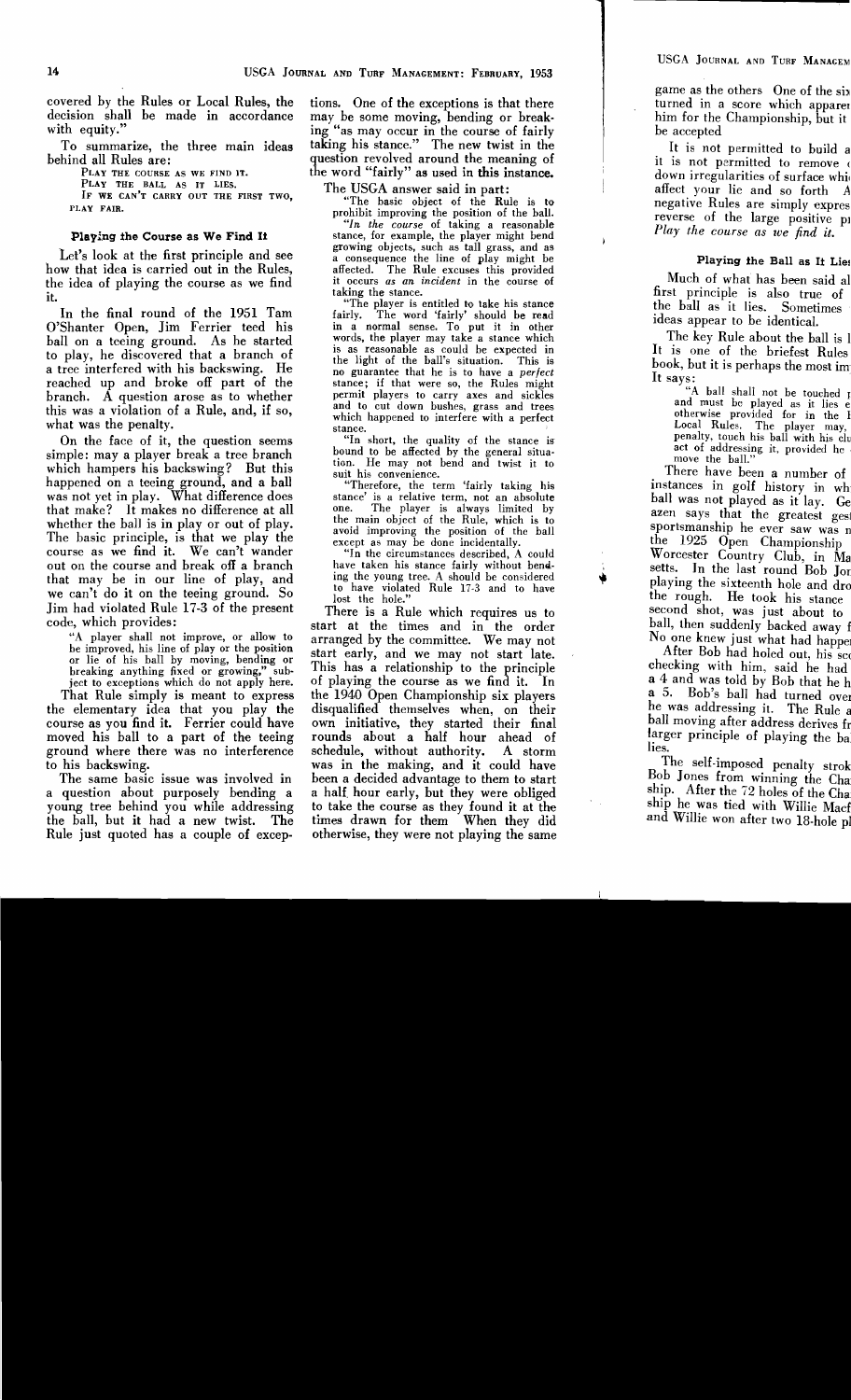game as the others One of the six players turned in a score which apparently tied him for the Championship, but it couldn't be accepted

It is not permitted to build a stance, it is not permitted to remove or press down irregularities of surface which could affect your lie and so forth All these negative Rules are simply expressions in reverse of the large positive principle: *Play the course as we find it.* 

## Playing the Ball as It Lies

Much of what has been said about the first principle is also true of playing the ball as it lies. Sometimes the two ideas appear to be identical.

The key Rule about the ball is Rule 16. It is one of the briefest Rules in the book, but it is perhaps the most important. It says:

"A ball shall not be touched purposely and must be played as it lies except as otherwise provided for in the Rules or Local Rules. The player may, without penalty, touch his ball with his club in the act of addressing it, provided he does not move the ball."

There have been a number of famous instances in golf history in which the ball was not played as it lay. Gene Sarazen says that the greatest gesture of sportsmanship he ever saw was made in the 1925 Open Championship at the Worcester Country Club, in Massachusetts. In the last round Bob Jones was playing the sixteenth hole and drove into the rough. He took his stance for his second shot, was just about to hit the ball, then suddenly backed away from it. No one knew just what had happened.

After Bob had holed out, his scorer, in checking with him, said he had had a a 4 and was told by Bob that he had had Bob's ball had turned over while he was addressing it. The Rule about a ball moving after address derives from the larger principle of playing the ball as it lies.

The self-imposed penalty stroke kept Bob Jones from winning the Championship. After the 72 holes of the Championship he was tied with Willie Macfarlane, and Willie won after two 18-hole playoffs:

Another well-known case involved Lloyd Mangrum in the play-off of the 1950 Open Championship at the Merion Golf Club, near Philadelphia. This, too, happened on the sixteenth hole. Mangrum was a stroke behind Ben Hogan. He had driven into the rough, played a safety shot onto the fairway, fired the next to the green and faced a good-sized putt for a par and a half with Hogan. He addressed his ball for the putt, then suddenly leaned over, picked up the ball, blew on it, replaced it and holed the putt. He went to the next tee under the impression that he was still just one stroke behind Hogan, only to be informed that he had sustained a two-stroke penalty for touching his ball while in play. Mangrum had unconsciously forgotten himself. It was a bitter blow, but he took it like a great sportsman.

Suppose there were no such principle as playing the ball as it lies. Where would the line be drawn?

When we start a round of golf, we are sure, theoretically, of fifty-four perfect lies, one on each tee and two on each putting green. You would think that would be enough. But no.

Even now those little signs "Winter Rules Today" appear at various courses over the country. So-called "winter rules" constitute the supreme violation of the guiding spirit behind all golf rules.

You will find the subject of "winter rules" treated in the Appendix to the Rules book, in the section about Local<br>Rules. The Rules of Golf do not rec-The Rules of Golf do not recognize "winter rules" or "preferred lies," and the USGA recommends that the Rules of Golf be observed uniformly. It is recognized, however, that some clubs sometimes feel impelled to have "winter rules," and so the section on Local Rules contains a text which seems appropriate. It should be emphasized that the USGA does not endorse it.

### Play Fair

Obviously, there are many instances where we can't play the course as we find it or we can't play the ball as it lies. We have to devise an artificial way out in order to keep us in the game, and so we